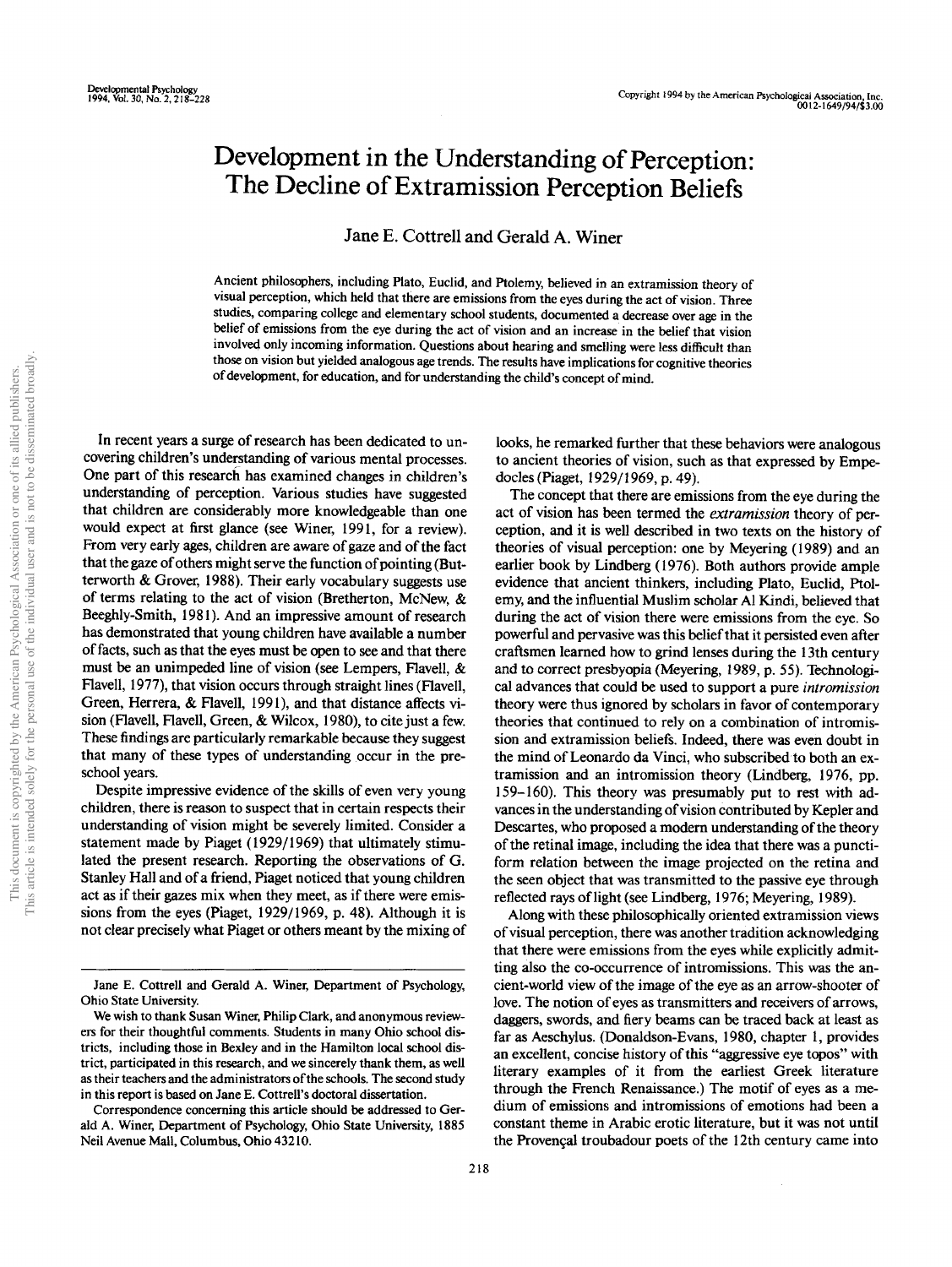contact with Arabic poetry that this view of love began to make its way into European literature. In this tradition, love was portrayed as a painful malady in the form of a substance transmitted from the eyes of the beloved to the victim. The Italian lyric poet, Francesco Petrarch (1304-1374), was responsible for providing a view of love that came to be widely accepted from the 14th through the 16th centuries, namely, that a fine substance of some type enters the eyes of the lover from the eyes of the beloved and travels immediately into the heart, where it causes turbulence (see Lind, 1954, Sonnet 3, p. 186). In short, while philosophers were directly professing extramission theories of vision, poets were at least partially relying on the idea of emissions from the eyes to account for the transmission of emotions. Although it is possible that some of these images have formed the basis for contemporary metaphorical expressions, it is not at all clear from the reading of the aforementioned works that the writers were using metaphors. Indeed, it seems, more likely that they reflected current beliefs about vision.

The present investigation derived from Piaget's (1929/1969) observation, and its main thrust is to determine whether there are developmental trends in extramission versus intromission beliefs about perception, that is, evidence of a belief in extramissions among children and a decline in this belief with development. The theoretical orientation guiding this study is not that of Piaget, however, for Piaget implied that the child's belief in extramissions stemmed from a tendency to confuse internal psychological processes with external events. This proposition has been challenged to some extent by the findings of Wellman and Estes (1986), which suggest that young preschoolers can differentiate between mental and physical events. Instead, the expected changes in extramission perception beliefs are more consonant with Carey's (1985) theory that changes in cognitive functioning during ontogenesis represent changes in expertise that can be likened to paradigm shifts, that is, radical changes in ways of thinking and theorizing about phenomena (Kuhn, 1962). It would certainly appear, for example, that the change in the history of science, from an extramission to an intromission theory of vision, would be a prime example of such a shift. So too would a similar ontogenetic change represent a radical way of reconceptualizing and theorizing about vision. Informal evidence of the nature of such a shift is the fact that many of the professional psychologists we talked to could not conceive of the child having a belief in an extramission theory of perception or of the ancients sharing such a belief. This is the very hallmark of a paradigm shift (see Kuhn, 1962). (For other work on the connection between ontogenesis and the history of scientific thought, see Strauss's, 1988, edited volume on ontogenesis, phylogenesis, and history.)

Evidence supporting the possibility that children believe in extramission is scanty. Guesne (1985), investigating teenagers' understanding of light, asked subjects to respond to a variety of situations involving a light source, including a magnifying glass and the sun; a flashlight, mirror, and sheet of paper; and a glowing stick of incense. She found some statements generally consistent with extramission beliefs. But she stressed that only a small number of children had such thoughts and dismissed the possibility that the "historic [extramission] model" might be of relevance in studying developmental changes in the understanding of light and vision. Other investigators studying the child's understanding of light, however, have found at least some evidence consistent with extramission beliefs. For example, Kärrqvist and Andersson (1983) reported that from 9% to 17% of their sample of 12- to 15-year-olds expressed some notion of extramission when asked to explain how a person sees a book. Anderson and Smith (1986) found 11% of a sample of fifth graders spontaneously drawing arrows outward from the eyes of a figure to a tree, in response to a question about how light from the sun helps a person see a tree (a shining sun was also presented). An additional 10% had lines connecting the person, the tree, and the sun, with no particular direction drawn, a response pattern that might mask some extramission beliefs. However, the majority of their subjects simply drew arrows from the sun to the tree. Finally, Repp, Callanan, Meier, and Miller (1992) asked elementary school children questions such as "How do you see?" and "How do your eyes work?" They also included a drawing version of the task, in which they presented subjects with a picture of a figure looking at an object or another figure—with a sun overhead—and asked the subjects to draw how the light assisted vision. Although their samples were small, some responses were consistent with extramission beliefs. In summary, several studies provide limited evidence of extramission beliefs, but they also show limited evidence of intromission beliefs.

#### Study 1

## *Method*

*Subjects.* The subjects were 52 sixth graders *(M* age = 11 years; *SD* = 6.3 months) from an upper-middle-class school district and49 college students (M age = 22 years 9 months,  $SD = 3.58$  years) who were enrolled in a large, advanced undergraduate psychology course in a major state university.

*Procedure.* All subjects were given a paper-and-pencil questionnaire that was circulated during class time. On this questionnaire was an extramission question asking, "When people look at something or someone, do you think rays or energy or something else goes out of their eyes?" and an intromission question asking "When people look at something or someone, do you think that rays or energy or something else enters their eyes?"

In this study and in Study 2 other questions were presented as well, such as items that asked subjects whether they or other people could feel someone staring at them without seeing the other person's eyes, for instance, "Do you ever feel that someone is staring at you without actually seeing them look at you, for example, in class, on a bus, in a restaurant, etc.?" The position of these feeling questions was systematically varied.

The questionnaire was presented by the instructor or classroom teacher who asked the subjects to participate in a study. No information was given about the nature of the study or questions to be asked.

## *Results and Discussion*

Table 1 presents the frequencies of subjects, by grade level, agreeing or disagreeing with the extramission statement that something like rays or waves or something else goes out of the eyes. The trend is obvious and statistically significant,  $\chi^2(1, N = 1)$  $101$ ) = 25.1,  $p < .001$ : More than half of the sixth graders believed in some sort of extramission as compared with only 5 of 49 college students. On the question asking whether the eye receives input, more than half of the sixth graders exhibited a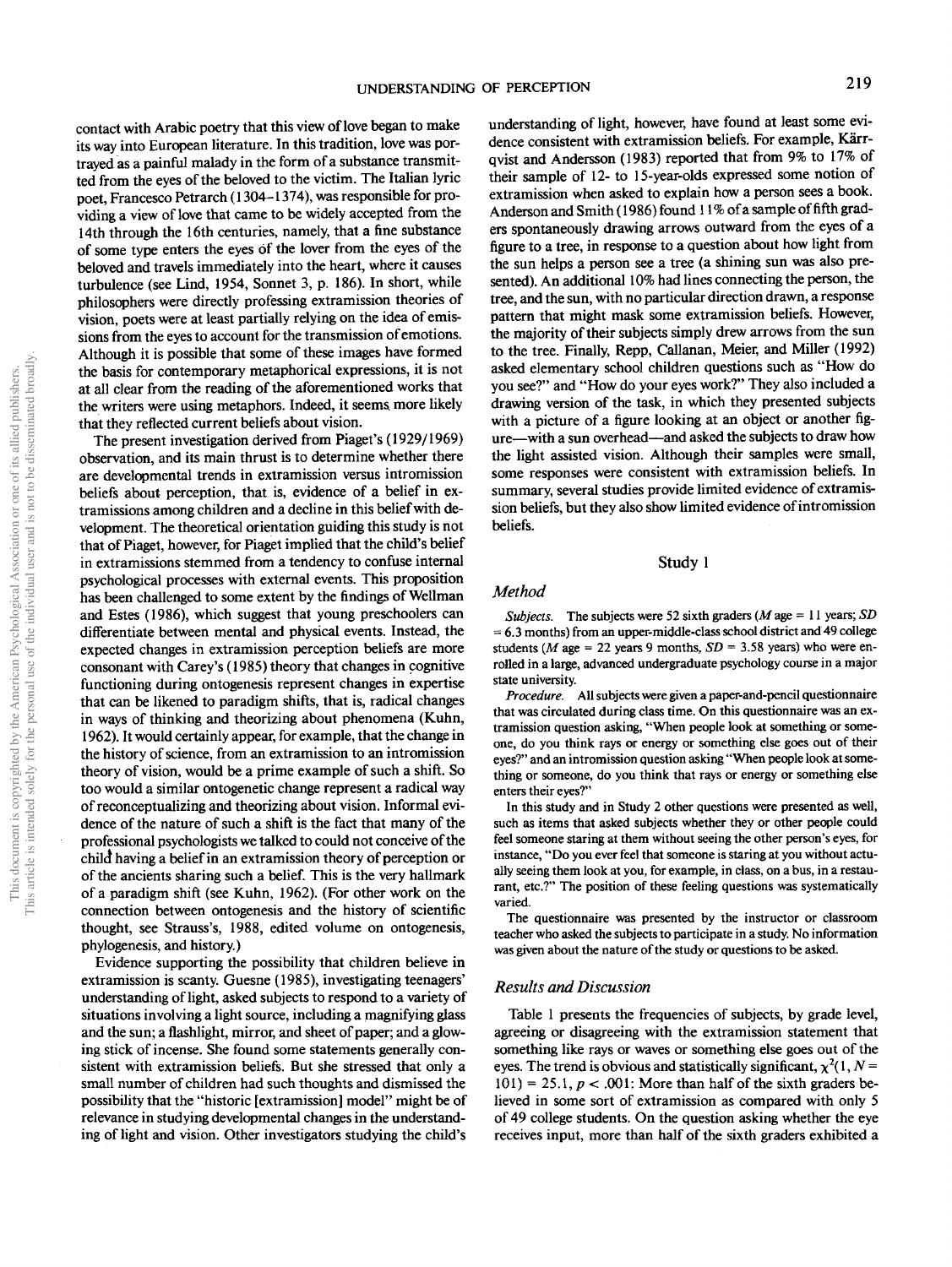| Table 1                                            |
|----------------------------------------------------|
| Frequencies of Subjects by Grade Level Agreeing or |
| Disagreeing With the Extramission and              |
| Intromission Questions in Study 1                  |

|         | Extramission |                 | Intromission |          |  |
|---------|--------------|-----------------|--------------|----------|--|
| Grade   | Agree        | <b>Disagree</b> | Agree        | Disagree |  |
| Grade 6 | 30           | 22              | 31           | 20       |  |
| College |              | 44              | 32           | 17       |  |

*Note.* For the extramission questions,  $\chi^2(1, N = 101) = 25.1, p < .001$ ; for the intromission questions,  $\chi^2(1, N = 100) = 0.22, p > .20$ . Varying numbers of subjects across questions indicate nonresponses or unscorable responses.

belief in the intromission theory, with a substantial minority (approximately two fifths) denying that anything enters the eyes. On the other hand, a majority (approximately 65%) of college students supported the intromission theory. The grade difference on the intromission question was not significant,  $\chi^2(1, N = 100) = 0.22, p > .20$ . In short, the results seem to provide evidence that children tend to believe in extramissions and that this belief declines with age.

Additional analyses showed no correlation between responses to the items directly asking about emissions and intromissions and responses to the items on feeling stares. Moreover, there was no effect that was due to order, that is, no transfer from one type of question to the other. Finally, the age trend on the extramission and intromission items was different from the trends we found on the feeling stares items. Thus, in contradistinction to the developmental trend on the intromission and extramission items, results from the *feeling* questions showed that the belief in feeling the stares of others is evident in the children and, if anything, increases with age. It appears, then, that these different questions tapped belief systems that subjects did not spontaneously connect with each other, although it is possible that such systems can intersect. Data from the feeling questions that were used in this investigation and in the remaining studies in this report are presented in Winer, Cottrell, and Smith (1993).

#### Study 2

Although Study 1 indicated a decline in beliefs about extramission with age, there were possible shortcomings in the study that provided the impetus for Study 2. For one, the tests were given only in a paper-and-pencil format, raising the possibility that the children or adults might have been less than completely attentive in answering the questions. Furthermore, the age range was limited, with only sixth graders and college students being tested. Of particular interest was the question of whether there are substantial changes before the sixth grade. Finally, the questions themselves had limitations as well. For instance, we asked separately about intromission and extramission beliefs but never asked about the possibility of both together, that is, of the co-occurrence of emissions and intromissions. Moreover, the questions were presented to the subjects without any forewarning or practice.

## *Method*

*Subjects.* Subjects were 41 first graders *(M* age = 7 years 4 months,  $SD = 5.76$  months), 40 third graders (*M* age = 9 years 4 months, *SD* = 7.0 months), 49 fifth graders (*M* age = 11 years 6 months,  $SD = 6.6$ months), and 58 college students *(M*age = 20 years 5 months, *SD =* 1.8 years). The children were attending school in a working-class, predominantly White, suburban school district; the college students participated in the study for class credit in an introductory psychology class at a major state university.

*Questions and procedure.* The questions were read to individual subjects and the answers were recorded. The subjects were told they were to be asked some questions about the senses and were then administered an initial set of five warm-up questions that was in part designed to detect and offset a tendency to acquiesce to the main test questions. Included in this introductory set were three straightforward items that asked subjects whether they touched with their fingers, smelled with their nose, and tasted with their tongue. Two other items of the introductory set, however, asked about patently incorrect possibilities of hearing with your eyes or seeing with ears. These were presented as the second and fourth items in the initial set of five questions. Errors on answers to the initial questions were to be corrected orally as part of the procedure. (Because almost all subjects gave perfect responses to these questions, the results on the introductory items will not be presented in this or in the following study, in which they were also used.)

Two sets of questions, with order counterbalanced, were presented next. One set of five items involved feeling the looks or stares of others or of animals. (As was indicated before, responses to these feeling questions are presented in a separate article.) The other set, the items of direct concern in this report, involved the explicit questions on extramissions and intromissions during perception.

The first three intromission-extramission (I-E) questions began with separate items that asked subjects the following: (a) "When people look at something or someone, do rays, energy, mind waves, or something else go out of their eyes?"; (b) "When people look at something or someone, do rays, energy, or something else go into their eyes?"; and (c) "When people look at something or someone, do you think that rays or energy or something else first goes out of their eyes and then comes back in?" The last question in this set represents an extreme statement of an extramission theory, but one, incidentally, that is very much in keeping with ancient theories. Subjects were also asked what they thought it was that entered or exited the eyes.

Three additional I-E questions were presented that forced a choice among three alternatives: whether rays, energy, or something else goes into the eyes, out of the eyes, or both into and out of the eyes. Notice that these items pit a *both* response against a pure intromission and a pure extramission response. The first of these forced-choice questions was purely verbal. The second, however, was a pictorial item, appearing near the end of the test items. It involved a set of three drawings of a unisex person showing arrows going (a) outward from the eyes, (b) inward toward the eyes, or (c) both outward and inward. Each picture was placed on a separate card, and the subject was asked to choose the drawing that best represented what happens when we look at someone or something. The positions of the cards were randomly varied. Finally, the third forced-choice item was a repetition of the initial forced-choice item and was the last question subjects were asked.

There were several other questions interspersed among the main vision items and before the last forced-choice item. One was a question that was based on one interpretation of Piaget's (1929/1969) observation, "When two people look at the same thing at the same time, do you think their looks mix or meet?" Piaget's observation was actually unclear as to whether the children were staring at one another or at the same object. The question we used seemed to measure a pure extramission belief and to omit the possibility that the children were merely staring into each other's eyes, insofar as the experimenter made refer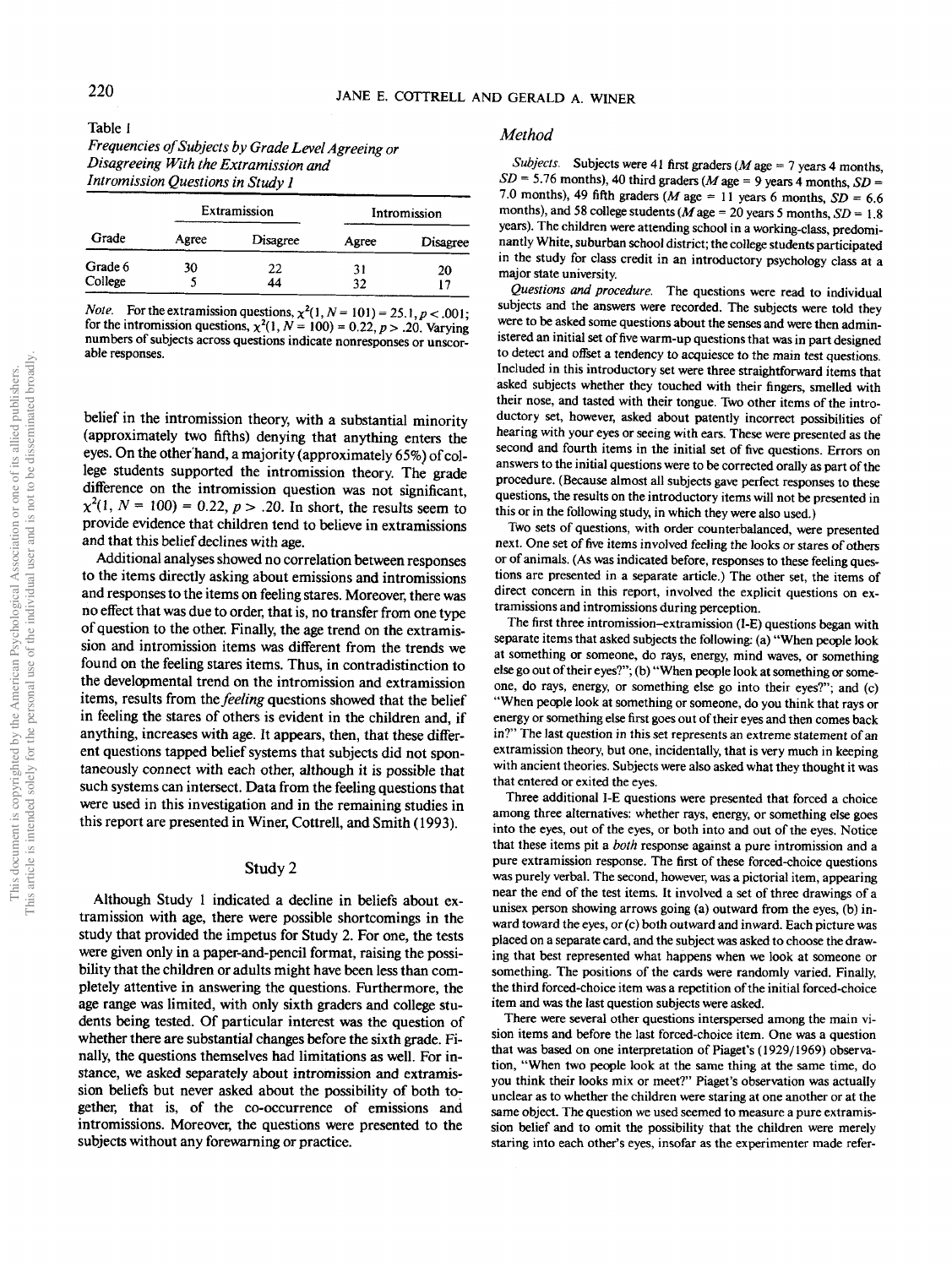ence to the two lookers staring at an area of the wall (toward which the experimenter pointed).

Two questions asked about the possibility of extramissions during the act of hearing ("When people hear something, do you think that invisible rays or energy or maybe something else goes out of their ears or not?") and smelling ("When people smell something, do you think that invisible rays, or energy, or maybe something else goes out of their nose or not?"). We assumed these items might be less difficult than the questions on vision and thus might break a response set that might have been engendered in responding to the direct I-E questions. Two other possible set-breaking questions asked (a) whether people could see well in the dark without any light and (b) whether they could see through thick solid walls. Finally, immediately before the last verbal forced-choice question on vision, subjects were asked some general questions, such as whether they believed people might communicate without using words, or whether they had ever before thought about questions like the ones administered. Responses to the communication questions will not be presented because they did not shed any light on the issues under investigation.

All but one of the aforementioned questions on vision were presented without prompts or cues. The one exception was the last forced-choice, purely verbal I-E item that asked the subjects to select from among *in, out,* or *both* choices. Before this item, subjects who had given potentially inconsistent responses to the different types of questions were confronted with possible contradictions between their responses to the prior I-E questions and other items. For example, subjects who claimed their looks mixed but who had given only intromission responses to the direct I-E questions were asked to account for the discrepancies between their answers, for example, "How come looks meet if nothing goes out of the eyes?" Note that this type of prompt could lead the subject to change either response.

#### *Results*

A 2 (order: main I-E items before vs. after feeling questions)  $\times$  2 (sex)  $\times$  4 (grade) analysis of variance (ANOVA) was initially used to analyze responses to the eyes question. In this analysis we combined responses to the first four verbal eyes questions: one asking about intromissions, one asking about extramissions, one asking about whether rays first go out and then in, and the first of the three forced-choice items asking about *in, out,* or *both.* (Responses to the last two of these were not included in the initial analysis because these two questions, one involving pictures and the other occurring after a potential prompt, might have yielded responses different from those given to the first four verbal items. However, an additional analysis on combined responses to all six questions produced the same effects as those that occurred in the original analysis.) For this analysis a subject received a score of 1 on each item if the response to the item was correct (intromission) and a 0 if incorrect (any other response). The results of the analysis revealed a significant effect only for grade,  $F(3, 167) = 22.87, p < .001$ . Analysis of the means with the Newman-Keuls procedure revealed a significant difference between college students *{M* = 2.91 of 4,  $SD = 1.2$ ) and all other grades: first grade ( $M = 1.75$ ,  $SD = 0.91$ ; third grade ( $M = 1.41$ ,  $SD = 0.84$ ), and fifth grade  $(M = 1.51, SD = 0.83)$ . Note that first graders had slightly (but not significantly) higher scores than the older children, a finding that will sometimes appear in other analyses and that might be caused by sample differences or by the possibility that the first graders were more likely than others to respond by chance. Different *t* tests comparing the obtained mean against what

would be expected according to chance (a mean of 2) revealed, in fact, that the first graders' responses were indistinguishable from chance, whereas responses of subjects in each of the other scholastic levels exceeded chance ( $ps < .001$ ). The analysis of frequency data, to which we now turn, also shows a pattern resembling chance responding by first graders on various items.

Responses to the individual questions on eyes are presented in Tables 2 and 3. Table 2 presents the frequencies and percentages of subjects responding correctly or incorrectly to the first three items—the first item asking about extramissions, the second item asking about intromissions, and the third item asking about whether something first goes out and then comes back in. Note the increase in correct answers to all three questions in the comparisons of college students' and the children's responses. However, the college students were far from perfect. For example, approximately 33% of these students believed in extramissions, 12% explicitly denied intromissions, and 24% agreed with the notion that rays and so on first go out from and then return to the eyes! Finally, on the questions asking about rays leaving and entering, first graders appeared to be responding virtually according to chance, as did the fifth graders on the single item asking about emissions.

Table 3 shows frequencies and percentages of subjects giving various responses to each of the three questions that forced the subject to select among the responses of *in, out,* or *both:* the two verbal questions, (the first given without a prompt and the second after the prompt) and the single pictorial item. Several findings are of interest. On the two verbal questions forcing the choice among *in, out,* and *both,* many elementary school children selected the *both* response, whereas many college students selected the correct intromission response. This finding suggests that the developmental trend on the initial items, those asking separately about intromissions and extramissions—as well as responses to analogous questions in Study 1—might be caused by changes over age in a belief that *both* occur. However, there is also an apparent difference between the two verbal questions and the single pictorial question, in that the children gave considerably more pure extramission responses to the pictorial question (range  $= 44\% - 61\%$  across grades) than to the two verbal items (range  $= 12.5\% - 35\%$  across grades). A more careful comparison of the first and last verbal questions also showed a slight decline in the number of correct responses, which was statistically significant and due to an increase in *both* responses over the trials. This decline possibly reflected the impact of the prior conflict trial, on which an analysis showed that the changes that were due to conflict were in the direction of endorsing emissions! Finally, visual inspection of this table indicates that there is very little evidence of subjects at any age responding according to chance.

Analyses of answers to the questions of what the subjects thought it was that left or entered the eyes provided some interesting information, which we summarize. The preponderance of answers to the question asking what left the eye made reference to energy or mind waves at every grade level (although it should be noted that many subjects at every grade level did not provide us with adequate answers but indicated instead that they did not know, or responded that it was "something else"). Nine of 15 college students who gave an explanation, 8 of 12 fifth graders, 15 of 23 third graders, and 10 of 16 first graders,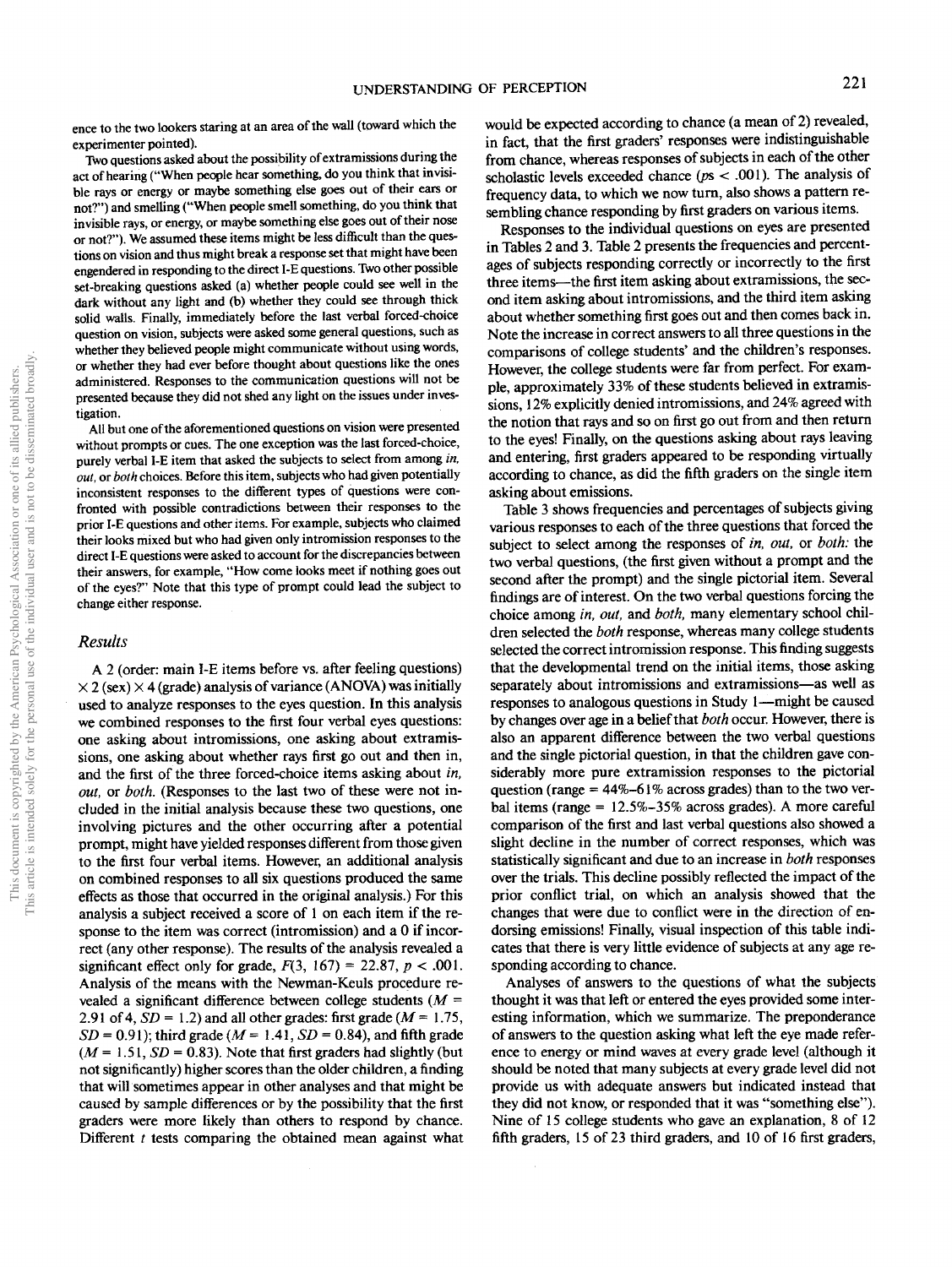|         |         | Rays go out<br>Rays enter<br>Rays go out from<br>from eyes<br>eyes<br>then back into eyes |         |           |         |           |  |
|---------|---------|-------------------------------------------------------------------------------------------|---------|-----------|---------|-----------|--|
| Grade   | Correct | Incorrect                                                                                 | Correct | Incorrect | Correct | Incorrect |  |
| Grade 1 |         |                                                                                           |         |           |         |           |  |
| Freq.   | 21      | 20                                                                                        | 22      | 19        | 24      | 17        |  |
| $\%$    | 51      | 49                                                                                        | 54      | 46        | 59      | 41        |  |
| Grade 3 |         |                                                                                           |         |           |         |           |  |
| Freq.   | 12      | 28                                                                                        | 24      | 16        | 15      | 25        |  |
| %       | 30      | 70                                                                                        | 60      | 40        | 38      | 62        |  |
| Grade 5 |         |                                                                                           |         |           |         |           |  |
| Freq.   | 24      | 25                                                                                        | 15      | 34        | 31      | 18        |  |
| %       | 49      | 51                                                                                        | 31      | 69        | 63      | 37        |  |
| College |         |                                                                                           |         |           |         |           |  |
| Freq.   | 39      | 19                                                                                        | 51      | 7         | 44      | 14        |  |
| %       | 67      | 33                                                                                        | 88      | 12        | 76      | 24        |  |

*Frequency (Freq.) and Percentage of Cor red and Incorrect Responses to the Three Initial Individual Intromission-Extramission Questions of Study 2*

*Note.* Varying numbers of subjects across questions indicate nonresponses or unscorable responses.

said energy or mind waves were emitted from the eyes. The answers to the "rays in" questions, in which mind waves were not part of the question, revealed that 27 of 40 responding college students referred to light or rays, whereas very few children (1 of 11 responding fifth graders, 1 of 20 third graders, and 2 of 13 first graders) mentioned light, and very few per grade (3 responding fifth graders, 6 third graders, and 5 first graders) mentioned rays. These results support the possibility that children and adults hold different concepts of intromission and extramission perception.

*Mixing.* Analyses of responses to the question on mixing supported our inference based on Piaget's (1929/1969) report that looks meet or mix when two people gaze at the same objects. Sixty-three percent of first graders, 72% of third graders, 51% of fifth graders, and 40% of the college students claimed that their looks mix. A chi-square comparing subjects believing

versus those not believing in mixing across grades indicated a significant effect. What is perhaps most surprising about the data from this question was the large number of college students affirming that their looks mix. Subjects of different ages may have interpreted this question differently, although experimenters took care in explaining the question so as to clarify that it meant looks meeting at a point external to the questioner and subject (an area on a wall) that two people were looking at simultaneously and did not mean two people looking into each other's eyes. Informal observations indicated that the youngest children had no hesitation and little difficulty with this question in comparison with college students, who often evinced puzzlement. In other words, the mixing question appeared to have made more intuitive sense to the young children. Measuring latencies of responses to such questions might be a productive avenue for future research.

| ľ<br>я<br>ı<br>ъ |  |
|------------------|--|
|------------------|--|

|         | Verbal         |      |      | Pictorial |    |     | Repeat verbal |          |     |      |                |
|---------|----------------|------|------|-----------|----|-----|---------------|----------|-----|------|----------------|
| Grade   | In             | Out  | Both | None      | In | Out | <b>Both</b>   | In       | Out | Both | None           |
| Grade 1 |                |      |      |           |    |     |               |          |     |      |                |
| Freq.   | 6              | 7    | 24   | 4         | 6  | 23  | 12            | 3        |     | 31   | $\bf{0}$       |
| $\%$    | 15             | 17   | 59   | 10        | 15 | 56  | 29            | 7        | 17  | 75   |                |
| Grade 3 |                |      |      |           |    |     |               |          |     |      |                |
| Freq.   | 6              | 5    | 27   | 2         | 2  | 17  | 20            | 2        | 6   | 32   | $\bf{0}$       |
| $\%$    | 15             | 12.5 | 67.5 | 5         | 5  | 44  | 51            | 5        | 15  | 80   |                |
| Grade 5 |                |      |      |           |    |     |               |          |     |      |                |
| Freq.   | $\overline{2}$ | 11   | 25   | 10        | 3  | 30  | 16            | $\Omega$ | 17  | 30   | $\overline{2}$ |
| %       | 4              | 23   | 52   | 21        | 6  | 61  | 33            | $\Omega$ | 35  | 61   | $\overline{4}$ |
| College |                |      |      |           |    |     |               |          |     |      |                |
| Freq.   | 35             | 2    | 17   | 3         | 34 | 7   | 17            | 26       | 4   | 28   | $\bf{0}$       |
| $\%$    | 61             | 3.5  | 30   | 5         | 59 | 12  | 29            | 45       | 7   | 48   |                |

*Frequency (Freq.) and Percentage of Subjects Giving Various Responses to the Three-Choice Questions of Study 2*

*Note.* Varying numbers of subjects across questions indicate nonresponses or unscorable responses.

Table 2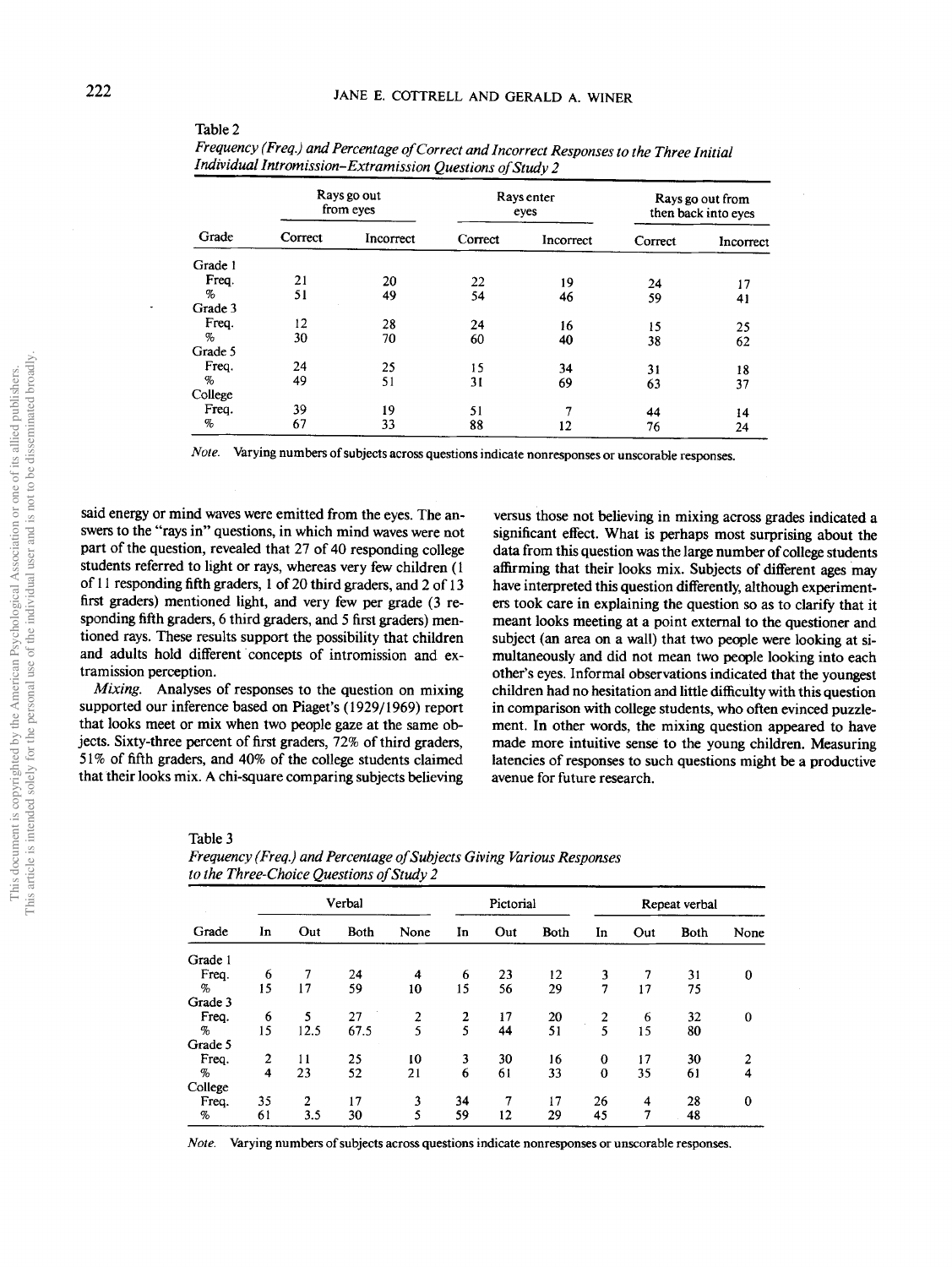|         |                   | Invisible rays/waves go out of<br>our ears when we hear<br>something |                   | Invisible rays/energy go out of<br>our nose when we smell<br>something |
|---------|-------------------|----------------------------------------------------------------------|-------------------|------------------------------------------------------------------------|
| Grade   | Correct<br>answer | Incorrect<br>answer                                                  | Correct<br>answer | Incorrect<br>answer                                                    |
| Grade 1 |                   |                                                                      |                   |                                                                        |
| Freq.   | 24                | 17                                                                   | 27                | 13                                                                     |
| $\%$    | 59                | 41                                                                   | 67.5              | 32.5                                                                   |
| Grade 3 |                   |                                                                      |                   |                                                                        |
| Freq.   | 17                | 23                                                                   | 24                | 16                                                                     |
| %       | 42.5              | 57.5                                                                 | 60                | 40                                                                     |
| Grade 5 |                   |                                                                      |                   |                                                                        |
| Freq.   | 38                | 11                                                                   | 38                | 11                                                                     |
| %       | 78                | 22                                                                   | 78                | 22                                                                     |
| College |                   |                                                                      |                   |                                                                        |
| Freq.   | 49                | 8                                                                    | 52                | 6                                                                      |
| %       | 86                | 14                                                                   | 90                | 10                                                                     |

| Frequency (Freq.) and Percentage of Correct and Incorrect Responses |  |
|---------------------------------------------------------------------|--|
| to the Hearing and Smelling Questions of Study 2                    |  |

*Note.* For the hearing questions,  $\chi^2(3, N = 187) = 24.31$ ,  $p < .001$ ; for the smelling questions,  $\chi^2(3, N = 187)$  $187$ ) = 12.94,  $p < .005$ . Varying numbers of subjects across questions indicate nonresponses or unscorable responses.

*Ears and nose versus eyes.* In an initial ANOVA we combined responses to the questions on nose and ears and conducted a 4 (grade)  $\times$  2 (sex) ANOVA. The ANOVA revealed a significant effect for grade,  $F(3, 178) = 10.8 p < .001$ , and a subsequent Newman-Keuls test showed higher scores for children in the fifth grade ( $M = 1.55$  out of 2,  $SD = 0.58$ ) and for college students ( $M = 1.75$ ,  $SD = 0.58$ ) than for children in Grades 1 *(M =* 1.28, *SD =* 0.75) and 3 *[M =* 1.03,  $SD = 0.77$ .

Table 4

Frequencies of subjects responding correctly and incorrectly to the individual ears and nose items appear in Table 4. The table reveals the superiority of the older subjects over the younger children.

Data presented in Tables 5 and 6 indicate, for questions on emissions, the frequencies of subjects finding the ears (Table 5) or nose (Table 6) questions more or less difficult than the item on eyes, as well as the number of subjects who pass or fail both items. These tables clearly reveal that the question on eyes was

Table 5

| Comparisons of Difficulty Levels in Eyes and Ears           |  |
|-------------------------------------------------------------|--|
| Extramission Question in Frequencies of Subjects in Study 2 |  |

|         |                | Response patterns |              |              |
|---------|----------------|-------------------|--------------|--------------|
| Grade   | Eyes<br>easier | Ears<br>easier    | Fail<br>both | Pass<br>both |
| Grade 1 |                | 6                 | 14           | 18           |
| Grade 3 |                | 8                 | 19           | 9            |
| Grade 5 |                | 18                |              | 20           |
| College |                | 12                |              | 37           |

*Note.*  $\chi^2(1, N = 55) = 19.8, p < .01$  (pooling grades and comparing first two columns against chance).

more difficult than those on ears and the nose. (Separate chisquare analyses combining responses across grades and comparing the numbers of subjects finding eyes versus nose items easier and eyes versus ears questions easier were highly significant.)

In summary, the results suggest that (a) the extramission question on vision was more difficult than similar items asking about olfaction and audition and (b) there was evidence of a decline in extramission beliefs regarding smelling and hearing, across age.

*Seeing well in the dark and through thick solid walls.* As might be expected, there were relatively high numbers of correct responses to questions asking whether one could see well in the dark or through thick walls, both of which were intended as set breakers. Thus on the question about seeing in the dark, there were from 75% (third graders) to approximately 95% (college students) correct answers, and on the question regarding seeing through walls, the range was from approximately 88%

Table 6

*Comparisons of Difficulty Levels in Eyes and Nose Extramission Question in Frequencies of Subjects in Study 2*

|         |                | Response patterns |              |              |
|---------|----------------|-------------------|--------------|--------------|
| Grades  | Eyes<br>easier | Nose<br>easier    | Fail<br>both | Pass<br>both |
| Grade 1 |                | 11                |              | 16           |
| Grade 3 | 4              | 16                | 11           | 8            |
| Grade 5 |                | 23                |              | 15           |
| College |                | 15                |              | 37           |

*Note.*  $\chi^2(1, N = 85) = 23.82$ ,  $p < .01$  (pooling grades and comparing first two columns against chance).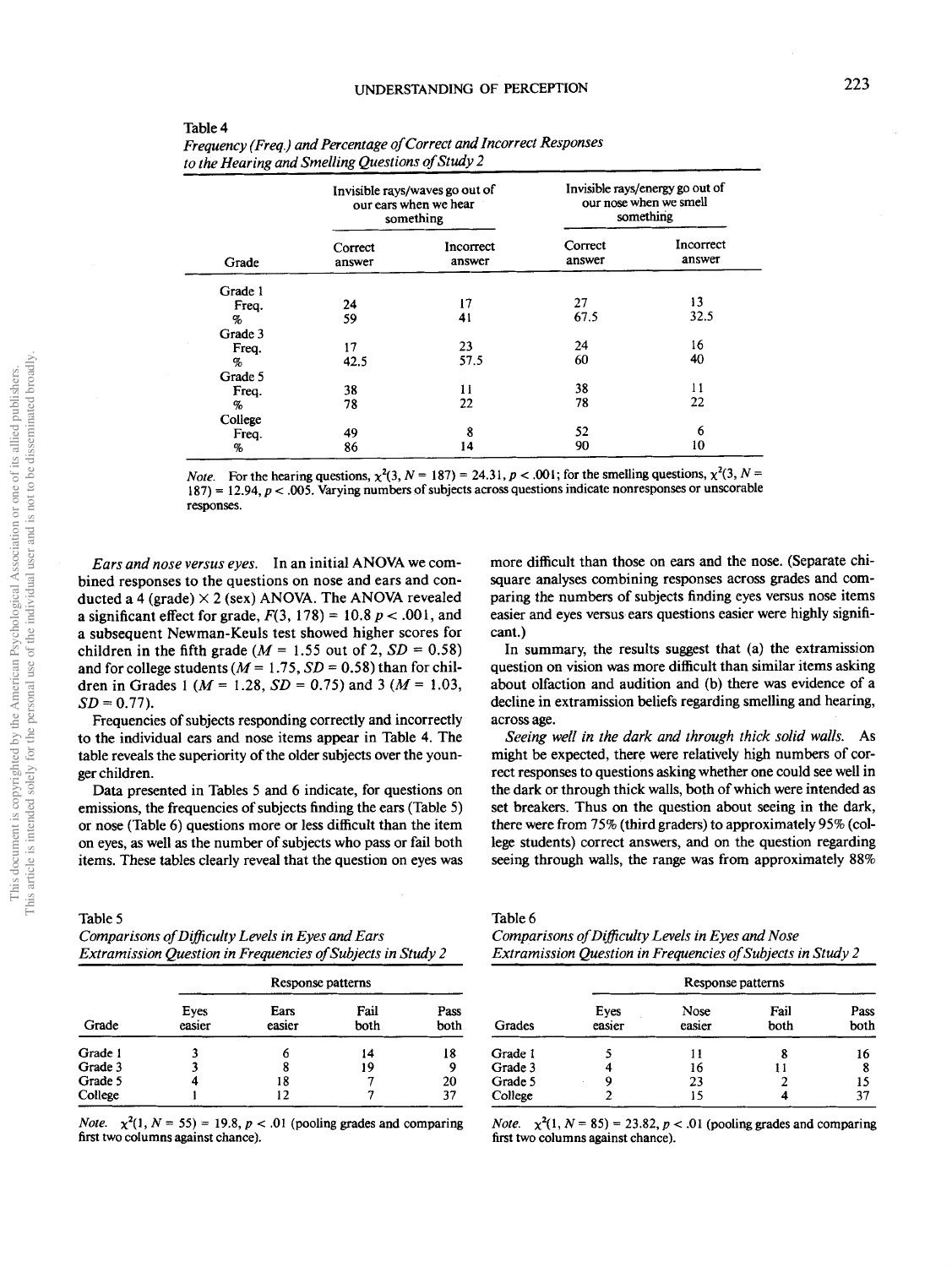(first graders) to 100% (third graders and college students) responding correctly.

# *Discussion*

The results of Study 2 yielded several findings. First, they confirmed the findings of Study 1, revealing, moreover, that more children than college students believe in extramission processes. Second, they confirmed the hypothesis that was based directly on Piaget's report, that with development there is a decline in the belief that looks mix. Third, there was evidence of an analogous decline in extramission beliefs on audition and olfaction. Fourth, they revealed a tendency for college students to endorse pure intromission beliefs, although a greater number than expected subscribed to a combination of intromission and extramission beliefs. Also there was some evidence that confronting subjects with a conflict between intromission and extramission responses led to an increase in erroneous responses to a question asking about the possibility of intromissions, emissions, or both occurring. It is conceivable that subjects felt obliged to resolve the discrepancy between what were described as competing answers and changed the answer of the one of which they were less certain.

Finally, there were indications that the frequency of extramission responses depended on the question asked. For example, the verbal items that pitted the extramission response against a *both* and an *in* choice provided less evidence for pure extramission beliefs than the questions asking separately about intromissions and extramissions. This difference might be partially a result of a statistical effect, because there were three choices in one type of question versus two in the other. Or it might be because some subjects who answered the single extramission question positively really believed all along that extramissions co-occur with intromissions.

There was also more evidence among children for pure extramission beliefs on the pictorial question as compared with the similarly structured verbal items. It is possible that the very concreteness of the pictorial representation was responsible for the increase in extramission responses. Thus the effect might be explained by assuming that the pictures resemble common graphic renditions of vision (or sighting), even those that occur in comics or movies.

Variations in responses across questions can also be seen in comparing the data from Studies 1 and 2. For example, in Study 1 approximately 10% of the college students agreed to extramission (see Table 1), whereas 33% agreed to the same question in Study 2. There are no simple explanations for this difference. It is possible that sample differences (Study 1 subjects were in advanced, as opposed to introductory, psychology classes) or that differences between the brief written test of Study 1 and the oral test of Study 2 contributed to the greater incidence of extramission responses in the older subjects of Study 2. For instance, college students given the paper-and-pencil test in Study 1 might not have given the questions much thought and responded with negative responses, denying both intro- and extramissions. Reference to mind waves in one question of Study 2 (included because it corresponds to the Augustinian notion of vision) did not apparently influence the outcome, because some recently collected data suggest that many college students err on

verbally administered questions that make no mention of mind waves. For example, one study (Chronister, 1993) found that 24% of a college sample  $(n = 68)$  and 54% of a fifth-grade sample  $(n = 52)$  affirmed a belief in extramission. None of the questions in the remaining study, incidentally, made reference to mind waves.

## Study 3

A major purpose of Study 3 was to investigate and compare responses to questions on different types of perception: seeing, hearing, and smelling. Although there were questions on hearing and smelling in Study 2, the questions were limited in several respects. For example, they only asked about emissions, and they were embedded among the questions on vision. If the findings on the nonvisual modalities reported in Study 2 were valid, then we should find evidence for a decrease in extramission in these areas, across age, even when such questions are not embedded among those on vision.

We were also interested in the effects of varying the order of question presentation. For example, what is the effect of the prior appearance of the presumably less difficult, nonvisual (hearing and smelling) questions on the subsequent performance on the vision questions, and vice versa? A related goal was to examine the consequences of altering the position of the single pictorial question on vision, so that it appeared before or after the questions on looking, hearing, and smelling.

Two hypotheses can be made regarding varying the order of the nonvision (hearing and smelling) and vision questions. On the basis of simple learning and transfer effects, we would assume that the prior appearance of the presumably less difficult questions on ears and nose would facilitate performance on the more difficult items on the eyes. This assumes of course that subjects do not completely differentiate questions on vision from those on hearing and smelling, for example, they see some similarities in the processes involved. In the same manner, if we assume simple transfer effects or generalization, then the initial appearance of the more difficult question on eyes should depress performance on the later appearing items on ears and nose. On the other hand, if we assume that subjects treat vision as qualitatively distinct from the other modalities, we would expect an independence of responses to the eyes versus ears and nose questions. In this case, there should be no transfer.

Expectations for the effects of manipulating the order of the single pictorial question, vis-a-vis the others, parallel the aforementioned expectations on changing order of the eyes items. The initial appearance of the single pictorial question on vision—which we presumed, on the basis of the findings of Study 2, to be the most difficult item on eyes—should cause a decrement in performance on later appearing verbal questions, especially those regarding vision, unless, again, the beliefs tapped by the different questions are cognitively distinct.

Notice that any order effects among the various types of eye items would reveal the stability or lability in one's tendency to give an extramission response. For instance, if we could show that extramission responses to the verbal questions increased because of the prior appearance of the pictorial item, we would have evidence that intromission beliefs are not particularly strong.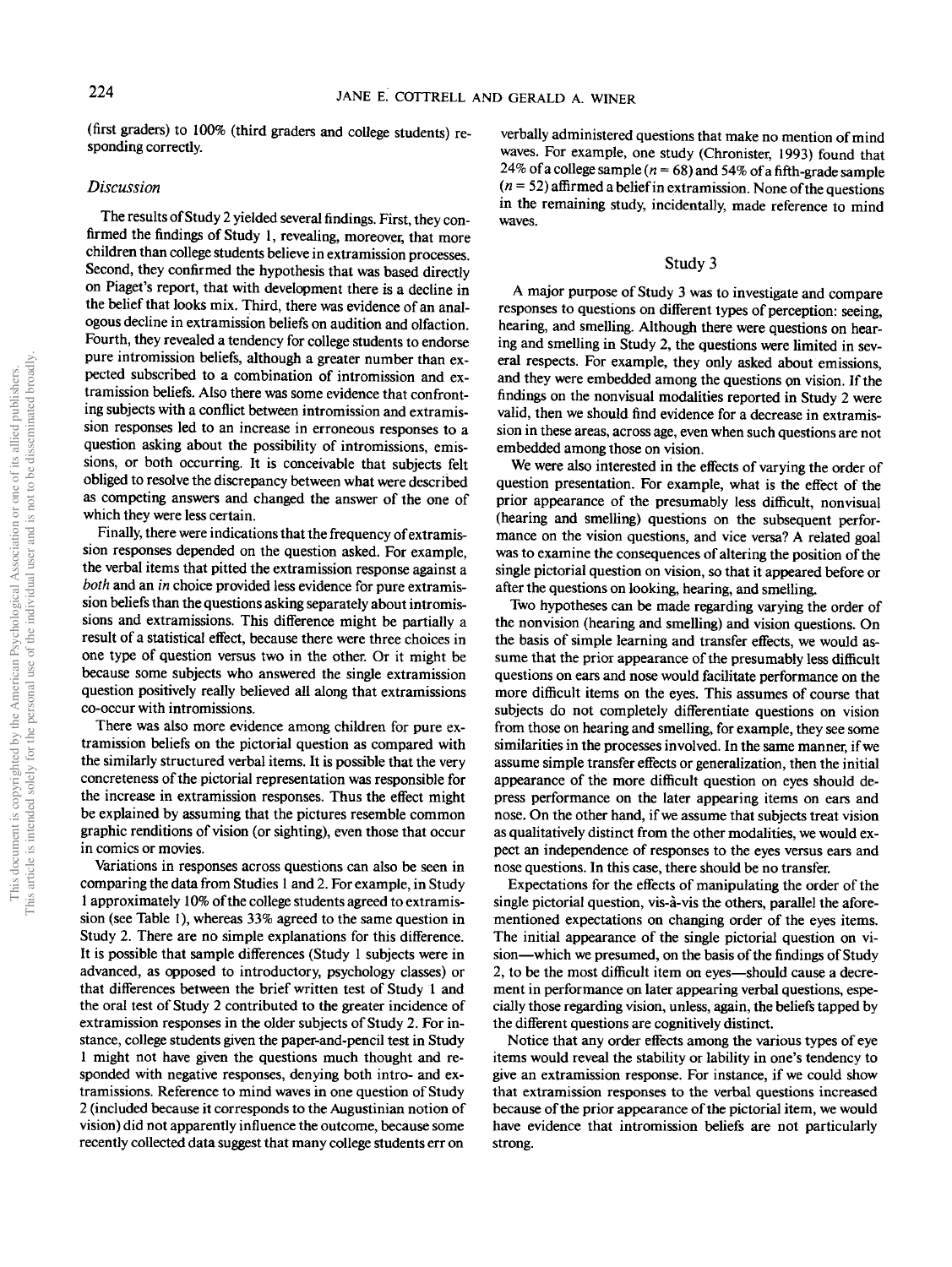# *Method*

*Subjects.* The subjects were 67 sixth graders *(M* age = 11 years 7 months,  $SD = 6$  months) from an upper-middle-class, mostly White, suburban community and 98 college students *(M* age = 21 years 9 months,  $SD = 2.6$  years) who volunteered to fill out the questionnaire in class. We used only older children and adults in this study, because it is most likely that such subjects would demonstrate a gain from having a prior exposure to the less difficult items on the ears and nose.

*Procedure.* Each subject was presented with a paper-and-pencil test containing (a) a set of five warm-up questions that was identical to the set given verbally in Study 2; (b) a total of nine main questions, three each on hearing, smelling, and looking; and (c) a single, pictorial vision question identical to that in Study *2* that required the subject to select one of a set of three pictures depicting arrows pointing in, out, and both in and out of the eyes, respectively.

The sets of three verbal questions on the eyes, nose, and ears were similar in structure. The first question of each set was an extramission item: "When people look at (hear, smell) something, do you think waves or rays (for smelling, "invisible particles") or anything else goes out of their eyes (ears, nose)?" The second item of each set was an intromission item: "into their eyes (ears, nose)?" And the last item of each set asked about the possibility of both intromissions and extramissions: "both into and out of their eyes (ears, nose)?"

The single pictorial question on the eyes showed subjects the three pictures of the unisex person used in Study 2. Under each picture was a statement: "This shows waves or rays going into the eyes (out of the eyes, or both into and out of the eyes)." Printed instructions located at the top of the pictures asked subjects to look at the drawings and to write an X in the space under the one that best describes what happens when a person looks at something or someone.

With the exception of the pictorial item, questions about each sensory modality were presented in blocks, for example, all the eyes questions were presented together. One of the two main independent variables consisted of the order of the block of the three verbal eyes questions. Thus, in one condition the verbal questions on eyes preceded the two blocks of items on ears and nose, and in the second order the six questions on ears and nose preceded the three verbal questions on the eyes.

The other independent variable was the order of the single pictorial question, which was varied so that in one condition it preceded the entire set of nine questions on eyes, ears, and nose and in a second condition it followed these questions and was the last item to appear.

# *Results*

A 2 (picture position: first vs. last test question)  $\times$  2 (verbal eyes questions position: before vs. after questions on ears and nose)  $\times$  2 (grade)  $\times$  3 (sensory modalities referred to in the questions: eyes vs. nose vs. ears) repeated measures ANO\A was conducted on the number of correct responses to the nine questions (three each) on eyes, nose, and ears. In this analysis the repeated measures were on the questions asking about the three sensory modalities. Notice that in this ANOVA, responses to the single picture condition were not considered part of the dependent variable; instead the position of the pictorial question served as an independent variable. The ANOVA that is reported involved all subjects, although when we restricted the analysis to those subjects who passed the initial five warm-up items, the same effects occurred.

The analysis revealed a significant effect for grade,  $F(1, 155)$  $= 54.7, p < .0001$ ; a significant effect for picture position,  $F(1,$  $155$ ) = 25.4,  $p < .0001$ ; a significant effect for sensory modality referred to in the questions, *F{2,* 305) = 39.69, *p <* .0001; and a significant Sensory Modality  $\times$  Grade interaction,  $F(2, 305)$ = 3.04, *p <* .05. No other main effects or interactions were significant.

Analysis of the means showed that college students had higher scores ( $M = 2.49$ ,  $SD = 0.82$  out of 3) than sixth graders ( $M =$ 2.04,  $SD = 0.97$ ), whereas post hoc analysis of the effect due to sensory modalities within questions showed that the eyes questions were significantly more difficult  $(M = 1.93, SD = 0.98)$ than the ears ( $M = 2.48$ ,  $SD = 0.84$ ) and nose ( $M = 2.52$ ,  $SD =$ 0.78) items. The interaction between sensory modality referred to in the questions and grade revealed that the sixth graders answering the eyes questions had significantly lower scores than subjects in any other combination of grade and question type condition. The interaction did not explain the effect due to sensory modality referred to in the question, as the questions on eyes were significantly more difficult than those on nose or ears for each age studied, nor did it explain the grade effect, as there were significant improvements across grades in response to questions of each modality, eyes, nose, and ears. The effect for picture position revealed that there were fewer correct responses when the picture appeared first  $(M = 2.14, SD = 0.97)$  as compared with last  $(M = 2.47, SD = 0.81)$ . Specific chi-square analyses comparing grades and passing versus failing each specific verbal eyes, ears, and nose question were conducted. That is, a separate analysis on grades was conducted for the specific item asking about whether rays went out of the eyes; a second analysis was conducted on whether rays went into the eyes, and so on. We summarize the results of these analyses by presenting the percentages of correct responses, although the analyses were conducted on frequencies.

On the eyes questions, there were significant  $(p < .05)$  improvements across grades on the questions asking about emissions (43% of sixth graders vs. 68% of college students correct, where a correct response indicated denying emissions) and intromissions (53% of sixth graders vs. 89% of college students correct), but there was no significant grade difference on the item asking about both (55% of sixth graders and 64% college students correct).

On the two ears questions asking separately about intromissions and extramissions, there were relatively high percentages of subjects showing success at each grade level (more than 80%), with no improvement across grades. But there was a significant improvement across grades on the ears question asking about both (change from 61% to 83% correct across grades). Finally, for the nose items, there was a significant improvement across grades on the extramission question (78% vs. 92% correct), no change across grades, but high levels of correct response on the intromission question (85% vs. 92% correct), and a significant improvement across grades on the item asking about both (69% vs. 83%).

A series of analyses was conducted on responses to the single pictorial question. This is an important item because it is the only one in the set of questions that forces a choice among all three possibilities: *in, out,* or *both.* The results appear in Table 7.

As shown, the majority of college students believed that rays go into the eyes, but there was a substantial proportion of college students who believed in *both,* that is, that rays go into and out of the eyes. Very few (approximately 4%) believed only in emis-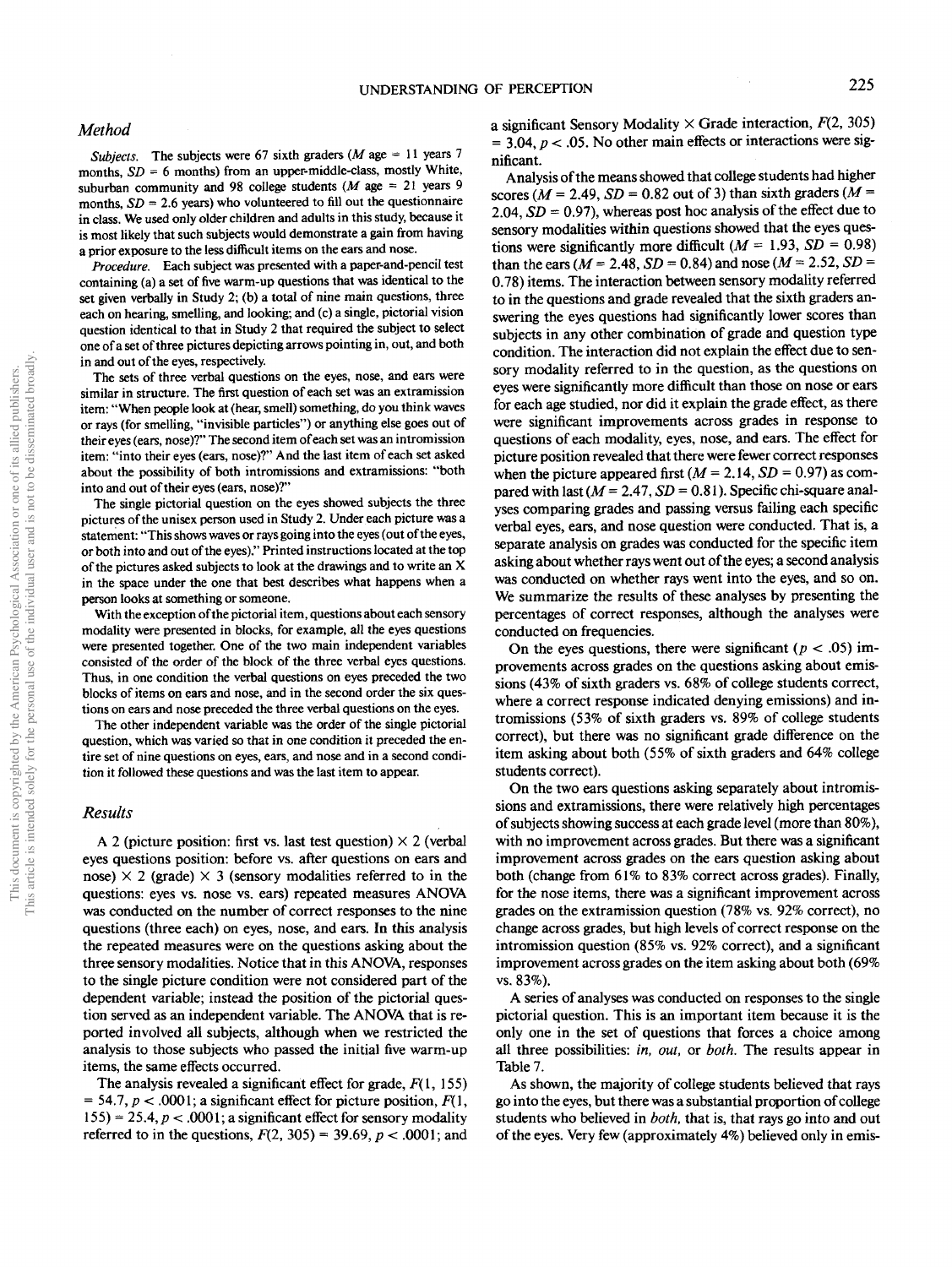| Table 7                                                      |  |
|--------------------------------------------------------------|--|
| Frequencies of Subjects Selecting the Three Response Choices |  |
| on the Single Pictorial Item of Study 3                      |  |

|         |    | Response |      |
|---------|----|----------|------|
| Grade   | In | Out      | Both |
| Grade 6 | 8  | 18       | 39   |
| College | 58 | 4        | 32   |

sions. Analyses of the effect of order on college students' responses revealed an identical number *of both* and *in* responses when the picture question appeared first, whereas there was about a 3 to 1 ratio of *in* to *both* responses when the picture item was last. In other words, prior appearance of the less difficult verbal items increased the number of pure intromission responses on the later appearing pictorial test.

In contrast to college students, the majority of children endorsed both extramissions and intromissions (i.e., *both),* and a considerable number (almost 28%) endorsed pure emissions. Analyses of the effect of order on responses to the pictorial question showed no effect for sixth graders.

A final series of analyses was conducted to examine the effect of the picture position on responses to each of the nine questions on the various modalities. These analyses were conducted because we had expected that the initial placement of the picture question would selectively influence subsequent responses to specific items. For instance, one would expect that picture order would affect responses to the verbal questions asking about *both,* given that the pictorial item allowed for a response of *both.* Moreover, despite the nonsignificant interaction between sensory modality and picture position in the ANOVA, we expected the picture condition, which asked about eyes, to affect responses to the purely verbal items on eyes more strongly than items asking about nose and ears. That is, we expected most transfer to occur between questions asking about similar modalities. The results of these analyses were generally consistent with the expectations and are summarized. For sixth graders there was only one significant effect out of nine analyses. Initial presence of the picture item created more errors on the verbal question on eyes that asked whether both emissions and intromissions occur. For the college students, however, five out of nine analyses were significant. Initial placement of the picture question created more errors on all three of the *both* questions (those involving eyes, ears, and nose) and on the *out* questions for ears and eyes.

### *Discussion*

The results confirmed the findings of the previous study on the relative ease of the questions on ears and nose compared with those on eyes, and they confirmed, moreover, a developmental effect for each type of item. That is, as grade level increased, there was a tendency for fewer subjects to believe in emissions or the possibility of both emissions and intromissions. However, the developmental trend was strongest for questions on the eyes, because there were more incorrect responses from the children on these items.

What was rather perplexing, however, was an unpredicted combination of an order effect for the placement of the single pictorial question and the absence of an order effect when the position of the verbal eyes questions was varied, the latter outcome suggesting a differentiation between understanding the modalities. Why, in other words, should we expect an order effect for one type of question but not another?

The obvious answer to this question must be based on the likelihood that the pictorial question is so much more convincing to the subjects than the remaining items. This might be because of the graphic quality of the item or it might be because it requires subjects to choose among the three alternatives of *in, out,* and *both.* Notice that there were more *both* responses and fewer *in* responses to the pictorial question when it appeared first, rather than last, among college students. The act of initially giving *both* responses might have induced subjects subsequently to select more extramission responses than would otherwise occur, if for no other reason than to be cognitively consistent.

# General Discussion

The results of this study show that, in the transition from childhood to adulthood, there is a decline in extramission beliefs and an increased belief in intromissions when perception is considered. This developmental change is more marked for vision than for other sensory modalities.

There is also considerable evidence that the degree of extramission depends on the type of question asked. For example, verbal questions asking subjects to select from *in, out,* and *both* indicate that younger subjects are more inclined to believe in both processes, and they reveal considerably less evidence for pure extramission than if subjects are merely asked about the possibility of extramission occurring. These variations might be caused by a number of factors already described. For instance, subjects who believe in the occurrence of both intromission and extramission would be likely to give an extramission response when asked about only emissions and to give an intromission response when asked only about intromissions, but they would respond *both* when given that option. There are other possibilities. For example, the choice of *both* might be selected because subjects are conservative and want to select the option that optimizes the opportunity for them to be correct. Or some subjects might also choose *both* because it requires less of a discriminative effort in a situation of uncertainty.

The extent to which there was a belief in extramissions also depended on the presence or absence of the pictorial item. Inparticular, the children in Study 2 were much more inclined to give pure extramission responses to the pictorial item compared with the similarly structured verbal items. We attribute the greater degree of difficulty of the picture item to the fact that it presents a graphic representation that perhaps resembles other renditions of vision that children and adults commonly experience. That is, representations of vision commonly involve showing arrows projected outward from the eye.

Finally, there was evidence of differences when we compared the results on the extramission questions of Study 1 and *2.* There are many possible explanations for the difference, including the fact that the questions were worded slightly differently and the samples were different across the two studies. Another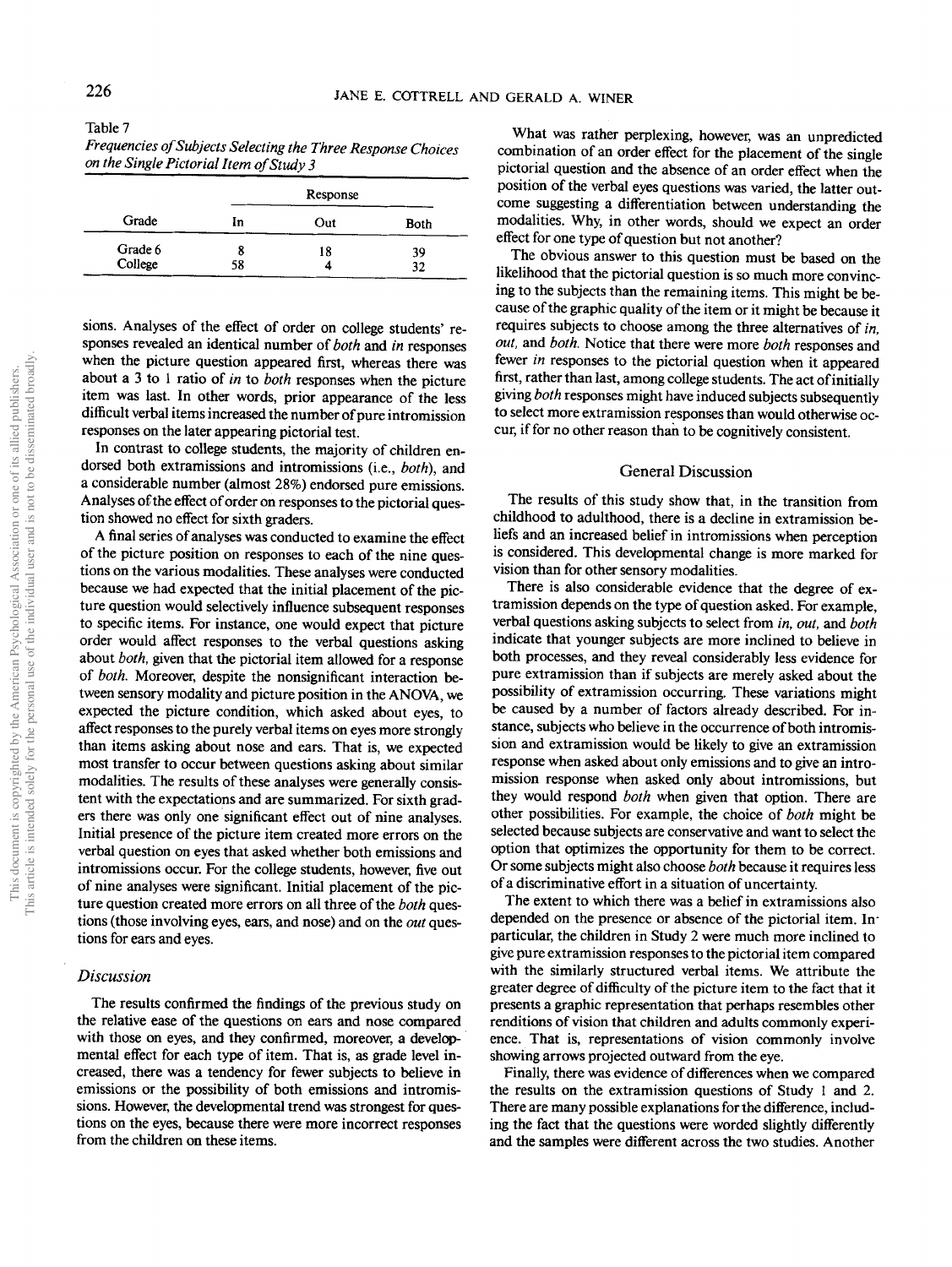intriguing possibility, though, is that social context of the second study permitted more thoughtful responses on the part of subjects, that is, less of a tendency simply to give automatic negative responses to all I-E questions. Recall that in Study 2, not only were the main questions presented orally, but they were preceded by questions designed to break sets to respond positively or negatively.

The findings certainly provide more evidence for extramission beliefs than was reported by other investigators, such as Kärrqvist and Andersson (1983), Guesne (1985), Anderson and Smith (1986), and Repp et al. (1992). Note that these studies used different kinds of questions and sometimes examined subjects of different ages from the children in our studies. They often used a more open-ended type of questions, which revealed limited evidence of both intromission and extramission. Moreover, their focus was often on the relation among the perceiver, a light source, and an object of vision, whereas ours was focused on vision.

One question that can be raised about the results concerns the extent of the children's belief in the responses they gave. It might be argued, for instance, that the subjects were influenced by the question and gave responses that otherwise would be foreign to them. To be sure, it is not very likely that children spend much of their lives thinking about the nature of vision and visual processes, and the implications of the questions might have led them to state certain beliefs that they otherwise might not have expressed. These prospects have been raised by Piaget (1929/1969) who, in analyzing responses of children, distinguished between romancing and several types of conviction. In admitting the possibility that children might invent solutions during the course of an experiment, however, Piaget pointed out that such a solution "is not invented from nothing. It implies previously formed schemas, tendencies of mind, intellectual habits, etc." (Piaget, 1929/1969, p. 13).

Although it is possible that children had not given much thought to the issues involved in the questioning before the study, we have anecdotal evidence suggesting that they have a strong conviction in extramission-type beliefs. Repeatedly, in classroom debriefing sessions, we find that students vigorously argue with us when we inform them that there are no emissions from the eyes during vision. In a related instance, one of the authors of this study was trying to describe the field of psychology to a group of elementary school children and to differentiate how psychology differs from physics (in assisting a classroom teacher who was trying to explain the Dewey decimal system). The elementary school students were informed that psychologists like to study the thinking and perception of children as well as what children know about thinking and perception. The psychologist then went on to describe some of the findings of the present study and, in the process, let it slip out that of course nothing comes out of the eyes. Instantly, several children raised their hands and objected.

We have other interesting anecdotal data as well, including the embarrassing fact that some of the psychology students we trained to do the testing, as well as many of our subjects, asked us to tell them the correct answers to our questions. Another piece of anecdotal evidence occurred when a sixth-grade girl selected all three choices on the picture item (failing to follow directions), and then continued to write an explanation underneath each picture, although no explanation was called for. For the arrows-in picture, she articulated the process of vision beautifully, describing the inversion of the image on the retina and the subsequent projection of the information through the optic nerve to the brain. It appeared to be an explanation worthy of a knowledgeable undergraduate student. But then she went on to describe in the other pictures how images were projected out of the eyes.

How then do we explain the results of this study? We assume that early in development children believe in both intromission and extramission and that with development there is a shift toward a belief in intromission. The belief change can be represented as a change from naive or intuitive beliefs (or theories characteristic of the novice) toward theories that are currently accepted by science (Carey, 1985; see Vosniadou & Brewer, 1992, for different possibilities). Early extramission beliefs might stem from exposure that children have to representations of visual-like processes (e.g., the X-ray eyes of Superman), or they might represent a generalization from a constructivist belief that psychological processes originate from the shelf. As children become educated or more cognitively mature, their beliefs presumably then shift toward theories consistent with an individual's scientific understanding of vision. The results are also consistent with more traditional developmental interpretations, such as the notion that children first egocentrically learn or understand by making reference to the body and then generalize their understanding to the external world.

The findings of this study have several general implications. As was noted in the introduction, there has been much work documenting the young child's knowledge of perception, and indeed, there has been much theorizing on the preschool child's developing theory of mind and of mental processes. Findings on the developing theory of mind are consistent with current trends in developmental psychology showing that children are substantially more advanced than we would expect on the basis, for example, of Piaget's (1929/1969) theory. The work represented in this study suggests that children (and in some cases college students) are amazingly naive with respect to understanding some of their basic perceptual and, by implication at least, mental processes. The work also possibly challenges some specific assumptions about children's conceptions, such as Chandler's (Chandler & Boyes, 1982) belief that children have a naive realism that is based on a ballistics theory of perception, according to which they are bombarded with information from without. The results of the present study suggest that although children may have a ballistics theory, the direction of the ballistics is open to question. Finally, our findings may have possible educational implications. Many of the extramissionists in our study were beyond the age at which vision is taught. Thus the results imply that teaching children scientifically accurate theories does not necessarily erase their misconceptions. Teaching children, for example, about an intromission theory of perception apparently does not totally abolish an extramission conception. Rather it becomes important not only to teach the correct information but also, in the process, to dispel myths that are part of children's belief systems. Of course, to dispel these myths, we must know in advance what they are.

#### References

Anderson, C. W., & Smith, E. L. (1986). *Children's conceptions of light and color: Understanding the role of unseen rays.* East Lansing, MI: Institute for Research on Teaching.